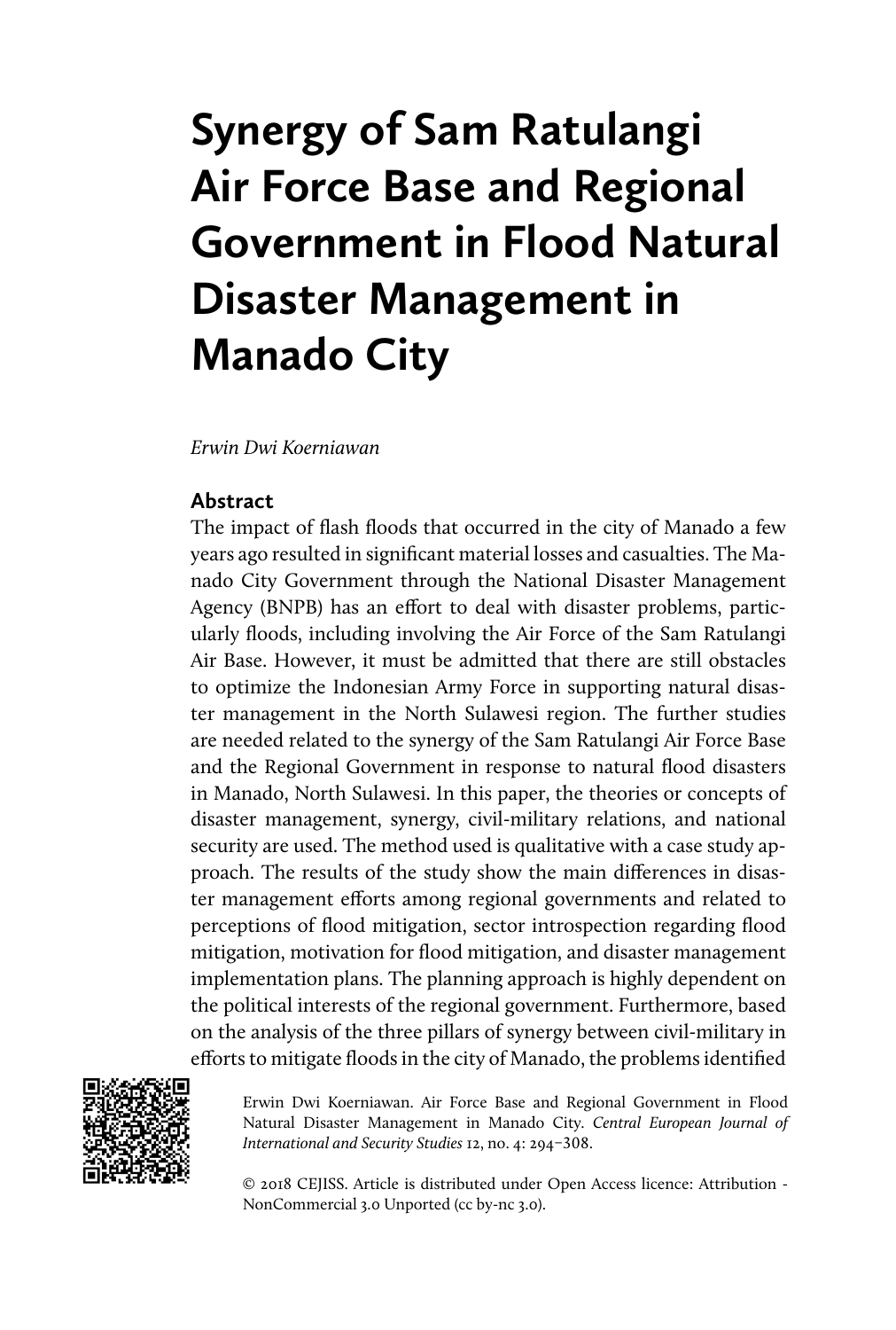are (1) related to the improvement and capacity and capability of each sector; (2) equating perceptions and frameworks at the level of regional leadership elements; (3) preparation of SOPs/operational guidelines and/or technical guidelines; and (4) performance improvement based on evaluation of disaster management.

*Erwin Dwi Koerniawan*

*Keywords: synergy, natural disaster management, Indonesian Air Force and local government*

## **Preliminary**

North Sulawesi Province is one of the areas that are prone to flood in Indonesia with the region's vulnerability to the disaster<sup>1</sup>. Judging from the total area of inundation, it is ranked  $8<sup>th</sup>$  out of all regions in Indonesia, so it is one of the cities that is considered to be at high risk of flood hazard<sup>1</sup>. Recorded in the last 25 years, there have been ten floods<sup>23</sup>. The region that has the highest vulnerability is the city of Manado. The city of Manado itself was recorded in 2014 to experience two flash floods. Floods experienced in the city of Manado occur due to high rainfall that increases the water discharge in Lake Tondano.

| No. | Date      | Area of inunda-<br>tion (ha) | Death toll | <b>Damage Cost</b><br>(Million IDR) |
|-----|-----------|------------------------------|------------|-------------------------------------|
|     | 1996      | .676                         | 5          | NA                                  |
|     | Dec. 2000 | .500                         | 27         | 300                                 |
|     | Apr, 2001 | 200                          | NA         | NA                                  |
| 4   | Nov, 2001 | NA                           | NA         | NA                                  |
|     | Feb. 2004 | 400                          | NA         | NA                                  |
| 6   | Mar. 2004 | NA                           | NA         | NA                                  |
|     | 2005      | NΑ                           | NA         | NΑ                                  |
| 8   | Feb. 2006 | NA                           | 39         | NA                                  |
| Q   | Feb. 2013 | 132                          |            | NΑ                                  |
| 10  | Feb, 2014 | 1177                         | 19         | 1,870,000                           |

Table 1. Flood Disaster in Manado City in the last 25 years – (Source: from various sources especially2,3)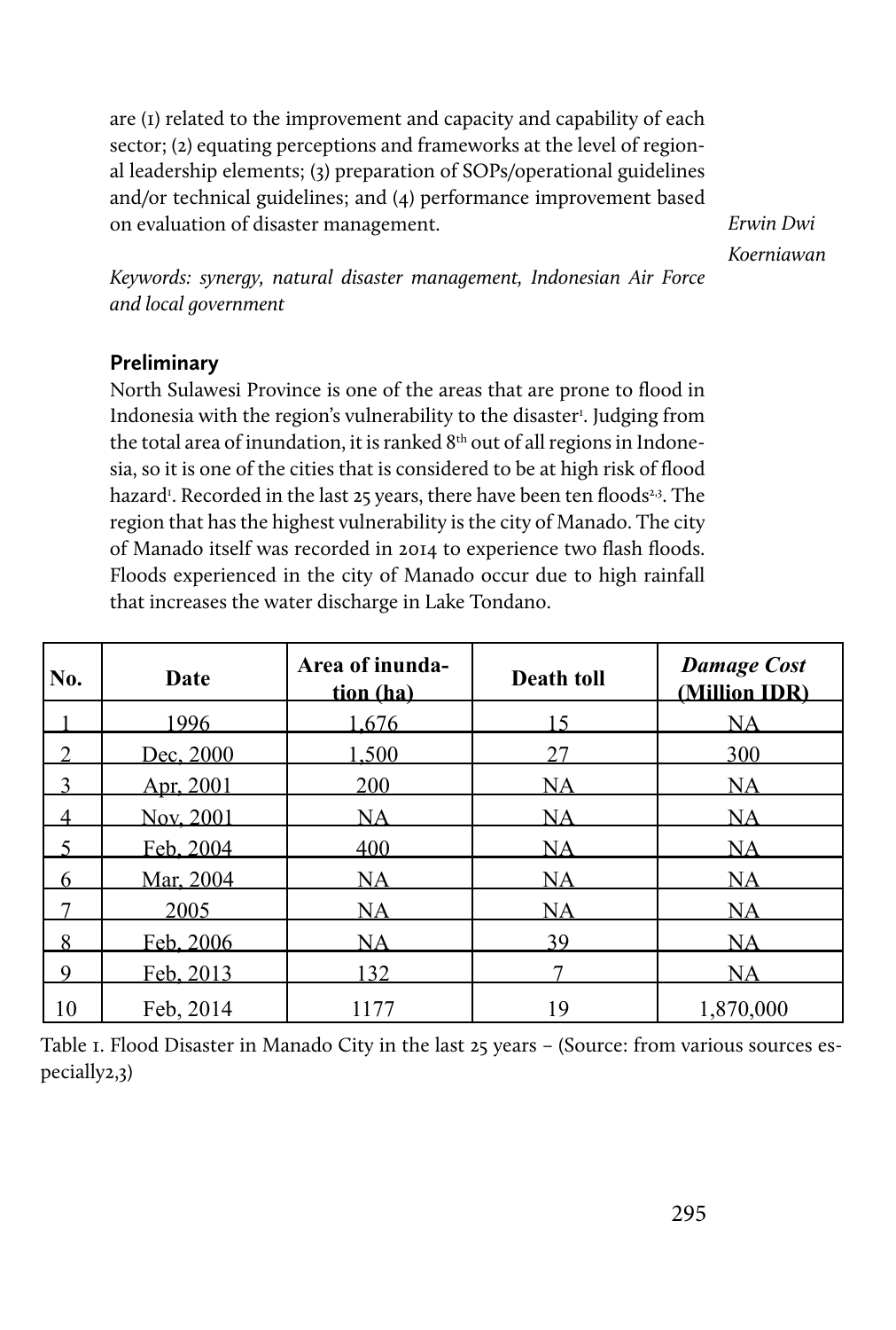Related to these problems, it is necessary to understand that disaster management, especially hydrometeorological disasters, must be carried out effectively by involving many parties. Cases of flood disasters in the city of Manado is one example of the many efforts to mitigate and handle floods that must be understood by all parties in Indonesia, especially local governments. That is because almost 70% of areas in Indonesia have vulnerabilities and threats in disaster hydrometeorology, such as floods, droughts, landslides, and whirlwinds4 .

Indonesian laws and regulations have sought to regulate how disaster management procedures can be carried out, especially with regard to the synergy and cooperation of various parties. Act No. 24 of 2007 states that there is a need for a special institution/institution that addresses the issue of disaster, thus, The National Disaster Management Agency (BNPB) has been formed. As referred to in Article 10 paragraph (1) The National Disaster Management Agency consists of directors of disaster management and disaster management implementers. The steering element in BNPB consists of both central and regional governments and the professional communities. The implementing elements of disaster management are professionals and experts.

In this regard, a more in-depth description of this policy can be understood with the existence of PERKA BNPB No. 10 of 2008. Regulation of the Head of BNPB which discusses Guidelines Disaster Emergency Response Command contains instructions on the involvement of professionals and experts in disaster management efforts, especially in disaster relief efforts. This guideline is implemented by involving many parties including institutions/organizations concerned, The Indonesian National Army (TNI) and the Indonesian National Police in an effort to deal with disaster emergency response which in this case is focused on Sam Ratulangi Air Base.

Related to this based on the author's observations on involvement at Sam Ratulangi Air Base there are some specific problems related to efforts to overcome flood disasters in the city of Manado. Flood valuation on January 15, 2014, showed the limited involvement of the Sam Ratulangi Air Force Base due to various factors. One of them is related to the participation of the TNI, the position of the TNI AU especially the Sam Ratulangi Air Force Base in the organizational structure of the disaster management field coordination unit. The military position is only as a helper to the national coordinating body for disaster relief and

*CEJISS 4/2018*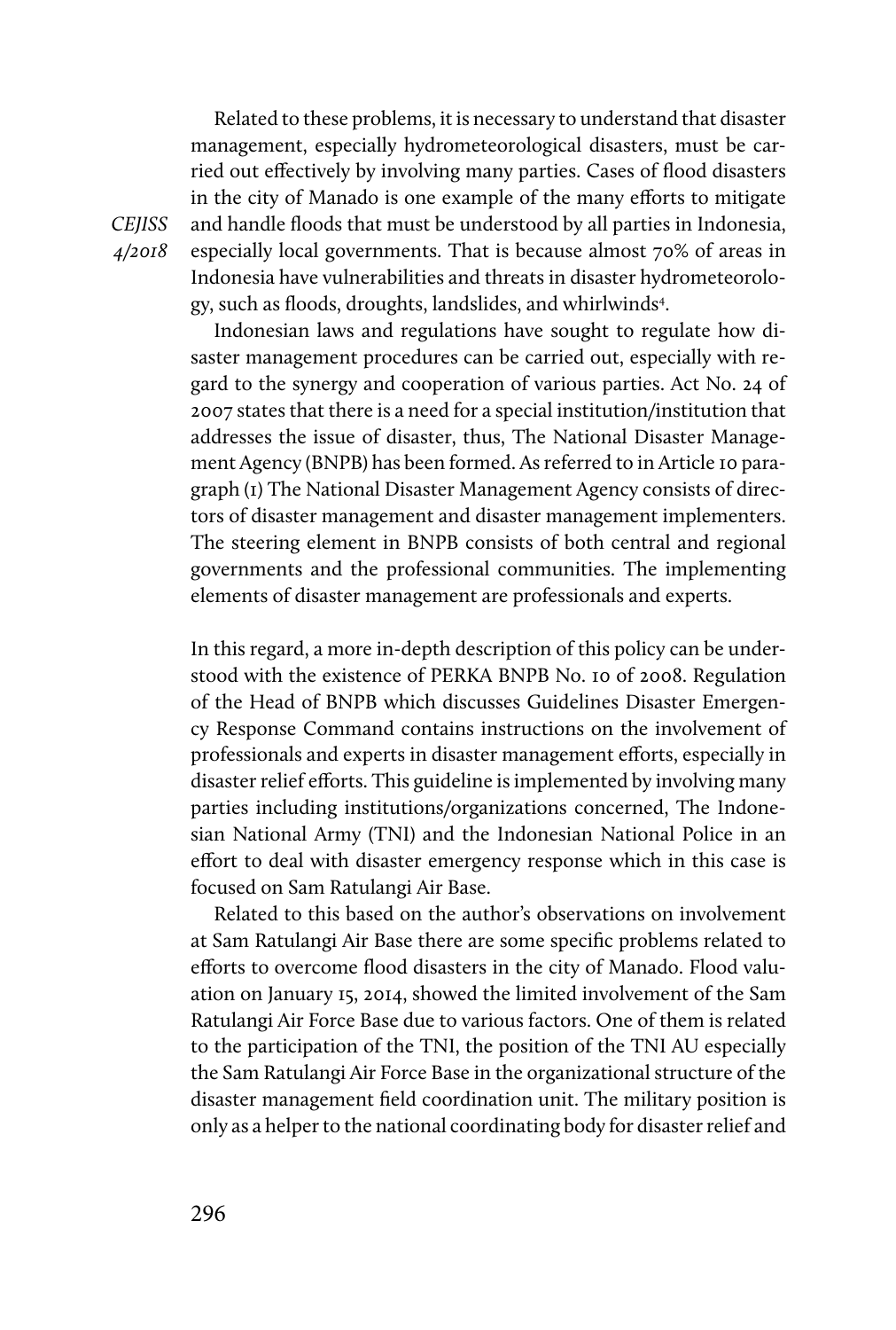upon request from the local government or the Government's place (to be formed). When natural disasters occur, the TNI AU, especially Air Force Base, Sam Ratulangi, is involved in the initiative rather than waiting for requests from the local government.

Of course, there is a certain obstacle that causes the TNI to be maximized, especially the Sam Ratulangi Air Force Base, in supporting natural disaster management in the North Sulawesi region. These factors need to be studied in greater depth where the level of vulnerability and risk of disasters in the city of Manado is still quite high. The involvement of the TNI AU was then assumed to have a significant impact in efforts to reduce the impact of disasters, especially in the work area of the Sam Ratulangi Air Force base.

The great impact of natural disasters can continue if post-disaster recovery is not hastened, the big impact will not only affect only one sector but also massively affect the related social systems in that scope. In the previous statement, it can be understood that flash floods in the city of Manado have affected the death of the economic, political and social systems not only in the city of Manado but also in North Sulawesi as a whole and in general on national conditions<sup>5</sup>. According to this, cross-cutting issues are necessary; especially if it continues on the resilience, sovereignty, integrity of the Republic of Indonesia, a special scheme is needed in efforts to restore it.

However, what needs to be understood is that disaster if not handled properly will have an impact on the stability of security and the governance in the region, so that there need to be real efforts and actions in the process of disaster management that can provide community resilience in facing disasters. The role of the military in the management of natural disasters is very challenging to study, especially regarding the synergy of the Air Force Base of Sam Ratulangi and the local government in response to natural flood disasters in Manado, North Sulawesi.

## **Literature review**

#### *Disaster Management*

Sopaheluwaken<sup>6</sup> describes the term disaster as an event caused by nature or because of human activities, occurs suddenly or slowly, causing loss of human life, property and environmental damage; this incident occurs beyond the ability of the community with all its resources<sup>7</sup>". Moreover, the Natural Law no. 24 of 2007 concerning Disaster Man*Synergy of Sam Ratulangi Air Force Base and Regional Government*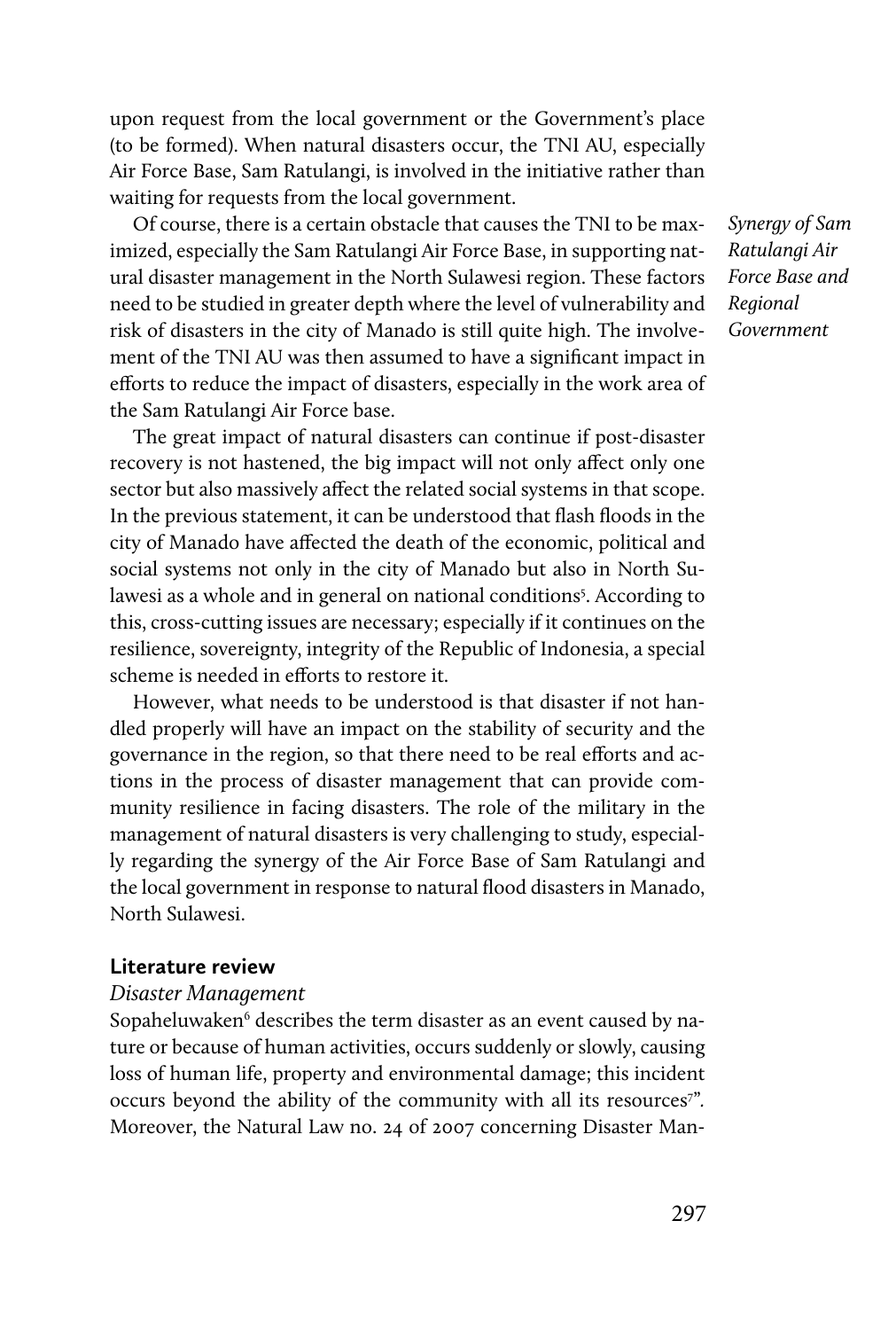agement states that disasters are events or series of events that threaten or disrupt people's lives and livelihoods caused by both natural factors and non-natural factors as well as human factors resulting in human casualties, environmental damage, property losses, and psychological impacts.

*CEJISS 4/2018* 

Referring to the above definition, the *Disaster Management System* is a science that studies the disaster along with aspects related to the disaster, especially the risk of disasters and how to avoid the risk of disaster. Disaster management is a dynamic process of the operation management functions that we know so far, for example, the function of *planning, organizing, actuating* and *controlling.* The way in which disaster management works is through activities that exist in each quadrant/cycle/field of work, namely prevention, mitigation, and preparedness, emergency response, and recovery while the aim, in general, is to protect the community and its property from the threat of disaster.

Related to this PP No. 21 of 2008 states that held disaster management is a series of measures that include the establishment of development policies risk of disaster, disaster prevention activities, emergency response, and rehabilitation. The implementation of disaster management aims to ensure the implementation of disaster management in a planned, integrated, coordinated and comprehensive manner to protect the community from threats, risks, and impacts of disasters. According to Raditya Jati<sup>8</sup> as Director of Disaster Risk Reduction at BNPB, efforts are needed in disaster management by knowing the risk of disasters in an area9 . For this reason, disaster risk assessment documents are needed by various parties (academics, local government, consultants, the private sector, etc.) that can be used as a reference in development and spatial policies, as well as synchronization of policies across sectors<sup>8</sup>.

Furthermore, in disaster management, there needs to be rapid, precise, effective, efficient, integrated and accountable coordination and handling so that casualties and property losses can be minimized. Disaster management, especially during disaster emergency response must be carried out quickly, accurately and coordinated in one command. To carry out the handling of disaster emergency response effectively, coordinated and one command, the central government/regional government, is represented by the Head of BNPB/ BPBD at the Provincial/Regency/ City level in accordance with their authority.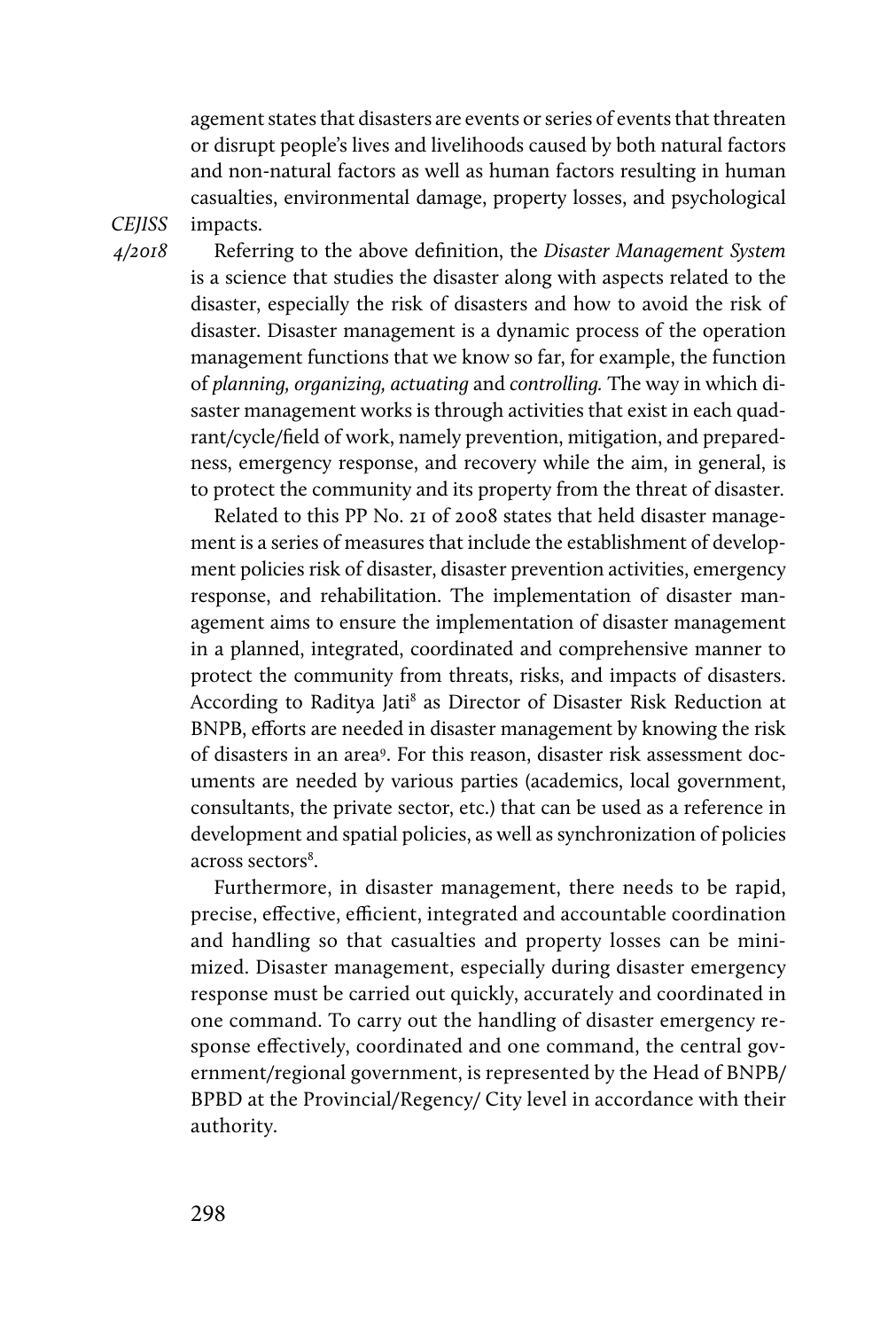In Government Regulations (PP) no. 21 of 2008 concerning Disaster Management Organizers can appoint an official as the commander in handling disaster emergency response in accordance with article 47 paragraphs (2). It is intended as an effort to facilitate access to instruct the sector in terms of demand and deployment of human resources, equipment, logistics, migration, customs, and quarantine, licensing, procurement of goods/services, management and accountability for the money or goods, and rescue.

*Erwin Dwi Koerniawan*

#### *Synergy*

Paton, Medovar and Latash<sup>16</sup> explained that synergy is an attempt to divide a task by providing opportunities for each party to complement one another so as to achieve the ultimate goal or the completion of a joint task. For this reason, Paton et al <sup>16</sup> introduces the main three pillars of synergy theory, namely *sharing, Flexibility/stability (error compensation),* and *task-dependence*. *Sharing* or division of tasks is defined as an effort to be able to provide each component of the task in producing or working on command. It is a form of differentiation between various parties/ sectors/institutions that are coordinated in achieving certain tasks to be able to maximally use their respective expertise<sup>10,11</sup>. *Flexibility/stability (error compensation)* or flexibility/stability (completing deficiencies) is described as a task distribution effort that not only expects mere balance but complementarity so that errors faced by one or two sectors do not have a wide impact on system damage or failure to achieve the purpose. This pillar is intended that synergy requires the flexibility of each sector that is not rigid in a mere rule, but dealing with the understanding of their respective roles and complementing each other when needed. The third pillar is *Task-dependence* or dependence on task; this third pillar is intended to avoid the definition of abstract synergy so that the main focus of synergy is to achieve a specific goal or complete a particular task. It is on this third pillar that all achievements are attained into the process between each actor/institution/sector/institution regardless of the size of the role of each actor/institution/sector/institution.

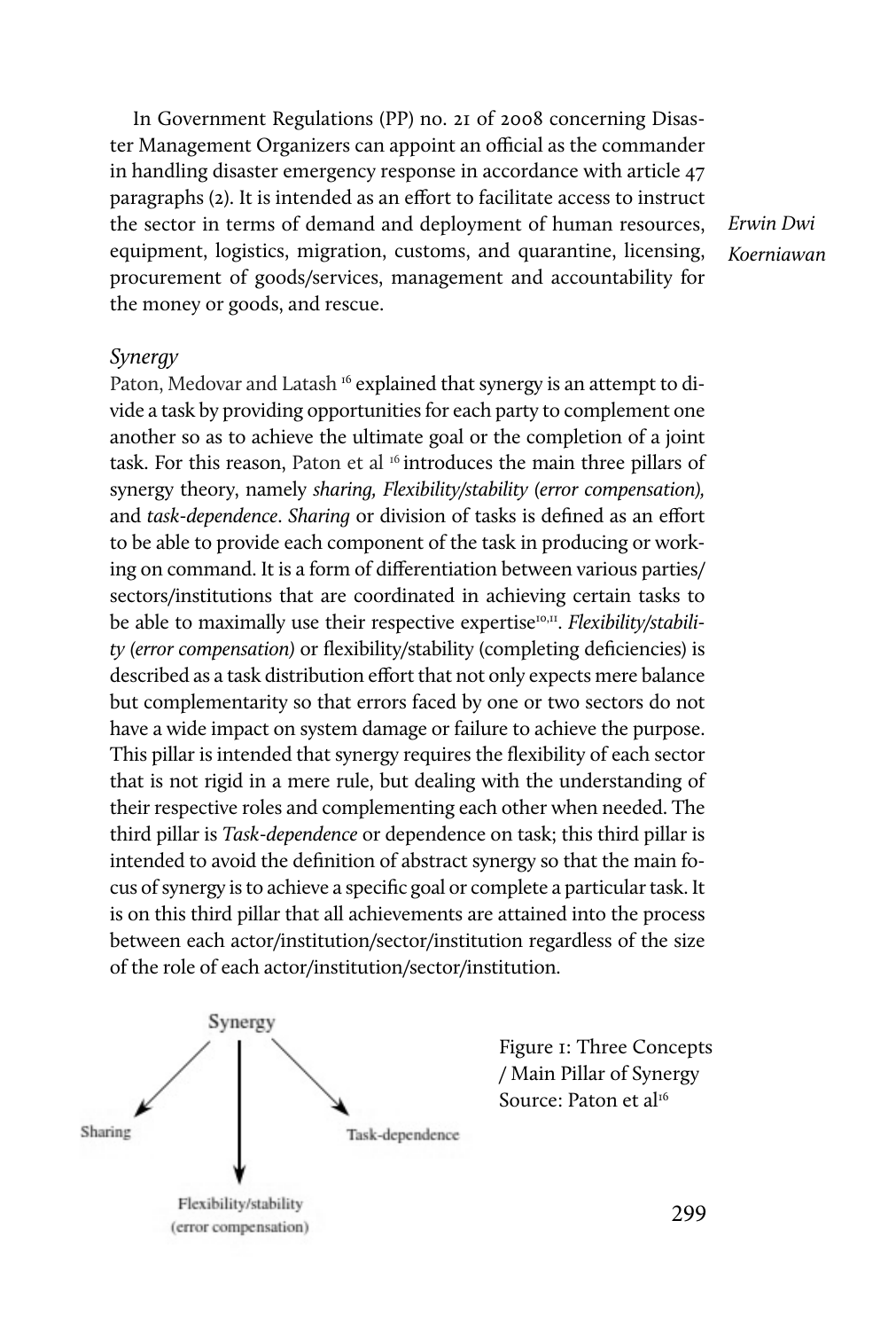#### *Civil-Military Relations*

Civil and military are essentially two different entities. Civil in political terms can be defined as a public or a folk group that is subject to job political policies of the state government whereas the military is a state tool in ensuring security and order so that the implementation of political policies can run smoothly without experiencing interference and protecting civilians so that their rights as citizens are not violated.

Definitions according to CR. Bakhrie<sup>12</sup> regarding the military restricts the military concept to all officers who sit in positions that demand political skills, aspirations, and have a political orientation, and do not consider rank. In defining the military as military personnel, military institutions, or only senior officers. Furthermore, Lt. Gen. (Ret.) Sayidiman Suryohadiprojo defines the military as an armed force organization with the assignment of safeguarding the sovereignty of the state.

In the context of disaster management by Maari $f<sup>13</sup>$  poles military has set internationally. This is stated in the UN General Assembly Resolution no. 46/182, "humanitarian assistance must be provided on the basis of humanity, neutrality, and impartiality. In addition, it is stated on the guidelines for the use of military and civil defense assets in disaster relief" (Oslo Guidelines, 1994-updates November 2006, revision 1.1 November 2007).

The concept of military-civil cooperation refers to an internationally regulated understanding. CIMIC or the *Civil-Military Cooperation* is a military function through a commander connected with civilian agencies active in emergency operations. According to Maarif<sup>13,</sup> there are three important things in CIMIC.

- 1. Support for troops: all activities designed for support military forces from local community groups.
- 2. Civil-military relations: joint coordination and planning with civilian agencies to support the mission.
- 3. Support for the civilian environment: provision of all forms of assistance (expertise, information, security, infrastructure, development capacity, etc.) to civil society to support military missions.

Meanwhile, CMCoord or *Civil-Military Coordination* can be understood as a fundamental dialogue and interaction between civilian and military actors in emergency response to protect and support human-

*CEJISS 4/2018*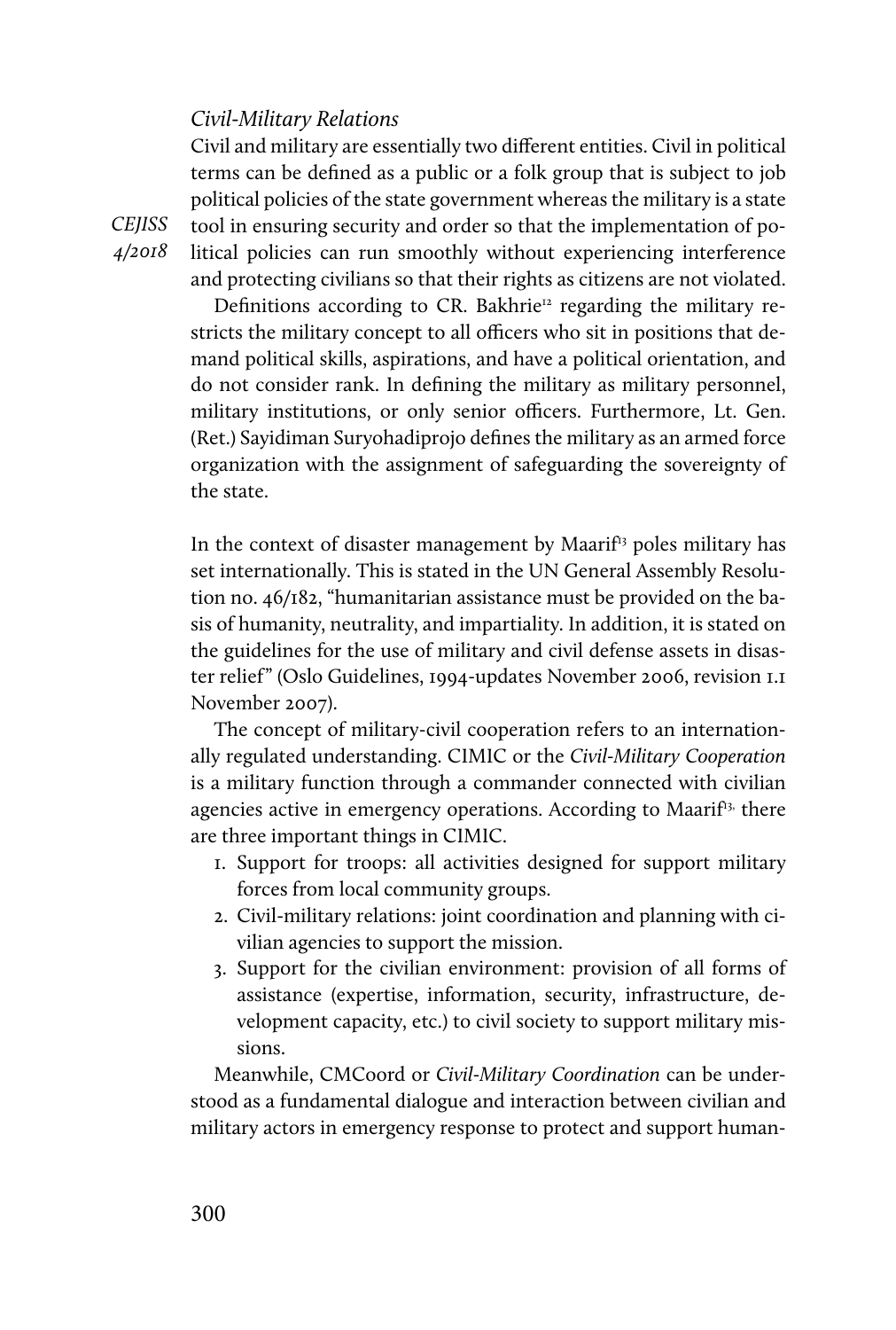itarian principles, avoid competition, and minimize inconsistencies in achieving common goals. The basic strategies range from coexistence to cooperation. Coordination is a responsibility facilitated by joint relationships and training.

## *National Security*

Barry Buzan<sup>14</sup> k security wheel with regard to a matter of survival *(survival).* Security of a country is divided into five dimensions, namely political, military, economic, social, and environmental dimensions. Each security dimension has a security unit, values, survival characteristics, and different threats. In the realist view, the concept of national security is a condition limited by military threats or the ability of a country to protect the nation's state from military attacks originating from its external environment.

*Synergy of Sam Ratulangi Air Force Base and Regional Government*

## **Method**

This research uses qualitative methods. According to Creswell<sup>15</sup> qualitative research is a method to explore and understand the meaning that a number of individuals or groups of people are thought to originate from social or humanitarian problems. This qualitative research process involves important efforts such as asking questions and procedures, collecting specific data from participants/resource persons, analyzing data inductively from themes that are specific to common themes, and interpreting data.

The research approach implemented is a case study approach, which, according to Creswell<sup>15</sup>, is a research strategy in which researchers carefully investigate a program, event, activity, process or group of individuals. Cases are limited by time and activity, and researchers collect information in full by using various data collection procedures in a predetermined time. The case study in this study was during the emergency response to floods that occurred in the city of Manado in April 2014.

The data sources are divided into two types of data sources, namely primary and secondary data sources. Primary data were collected through observations based on activities and events in the field and interviews with the Head of North Sulawesi Province BPBD, North Sulawesi Province BPBP Operational Head, Kadisops Lanud Sam Ratulangi, Kasiopslat Lanud Sam Ratulangi, Pekas Sam Ratulangi Airport, North Sulawesi SAR operations staff, Secretary of Manado's Tikala Vil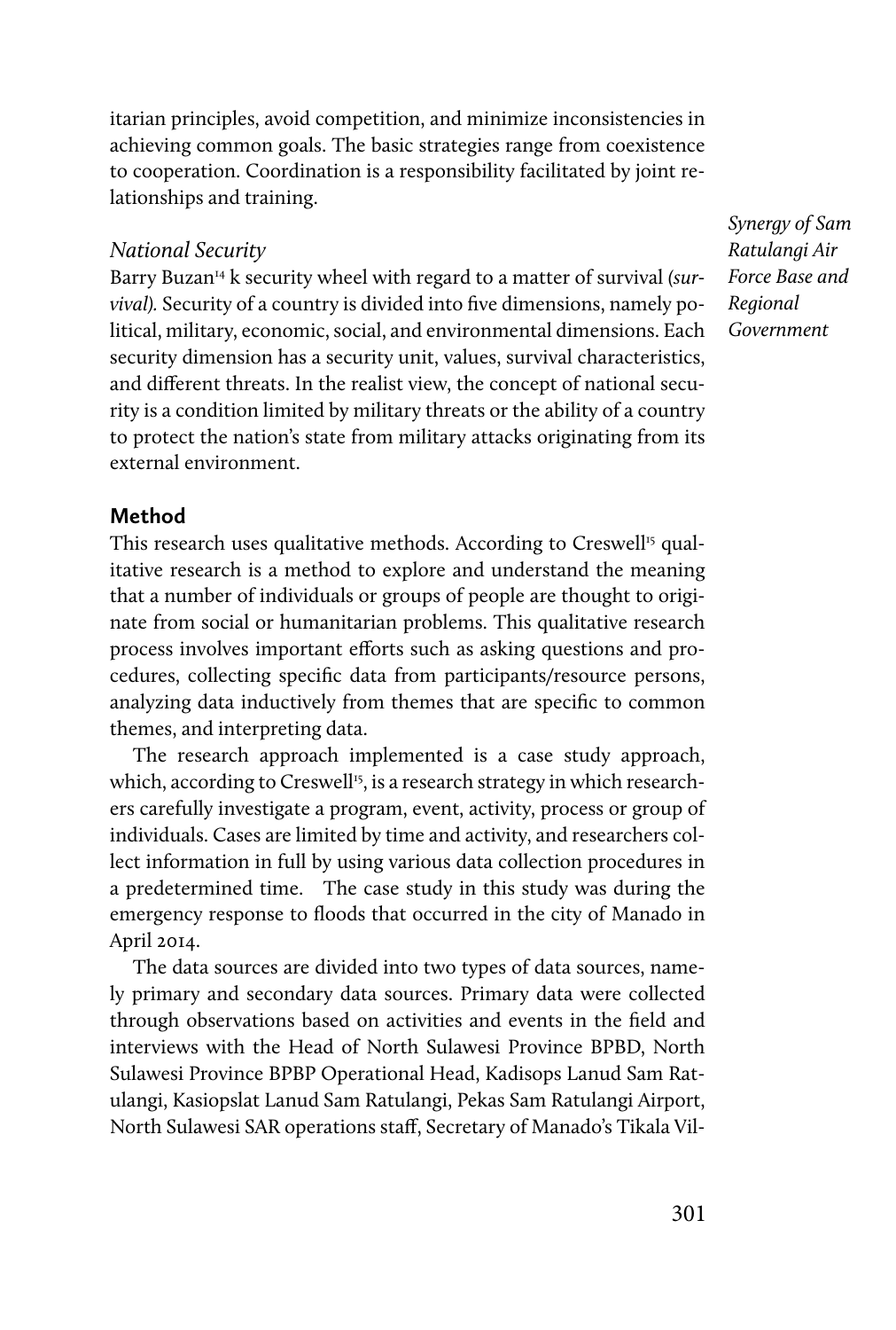lage and several flood victims. Secondary data were obtained from various agencies or related institutions such as BNPB, BPBD, TNI AU Base Sam Ratulangi, community institutions. Data analysis in this study was carried out through several processes including data reduction, data presentation, and data verification.

*CEJISS 4/2018* 

## **Discussion**

Understanding disaster management is related to how the highest decision makers until the low sectors are united in the same mindset. BNPB basically seeks how the mindset of disaster can be understood at the regional level by providing the same concept of thinking and known as BPBD. There may be different characteristics between BPBDs, but the mindset remains the same, and at this stage, each BPBD compiles its institutions based on the uniqueness of the spatial and temporal scope they have. However, that difference is not a crucial domain that causes BPBD to be very different from its parent, BNPB. Likewise, with the specifications set in the Military world, the TNI in smaller units such as the Air Base certainly has differences with other Air Bases, but their essence as a TNI institution remains, as they have the same mindset. This mindset in the military world is then known as doctrine.

Swa Bhuwana Paksa is a doctrine or teaching and at the same time a symbol of the Air Force. Forced Bhuwana Self has the content of meaning as the wing of the Indonesian homeland. The symbol also states that the Indonesian Air Force is an umbrella that protects all areas of Indonesian sovereignty and elevates the dignity of the nation and is determined to build it to become a glorious Indonesia in the air. In the Swa Air Force doctrine Bhuwana listed assignments The principal of the Indonesian Air Force, among others: "As the enforcer of state sovereignty in the air, maintaining the integrity of national airspace and national integrity together with all components of other national defense forces, as well as organizing law enforcement in national airspace" and "developing national potential into defense forces state of air aspects".

Regarding the discussion in this paper how nature is part of the threat associated with the existence of OMSP (Military Operations Other Than War) has been explained that the TNI, especially the Air Force, is on other main tasks which are considered more important, namely maintaining airspace sovereignty. In this capacity, all of the Air Force's resources are put. But another role that puts the TNI in civilian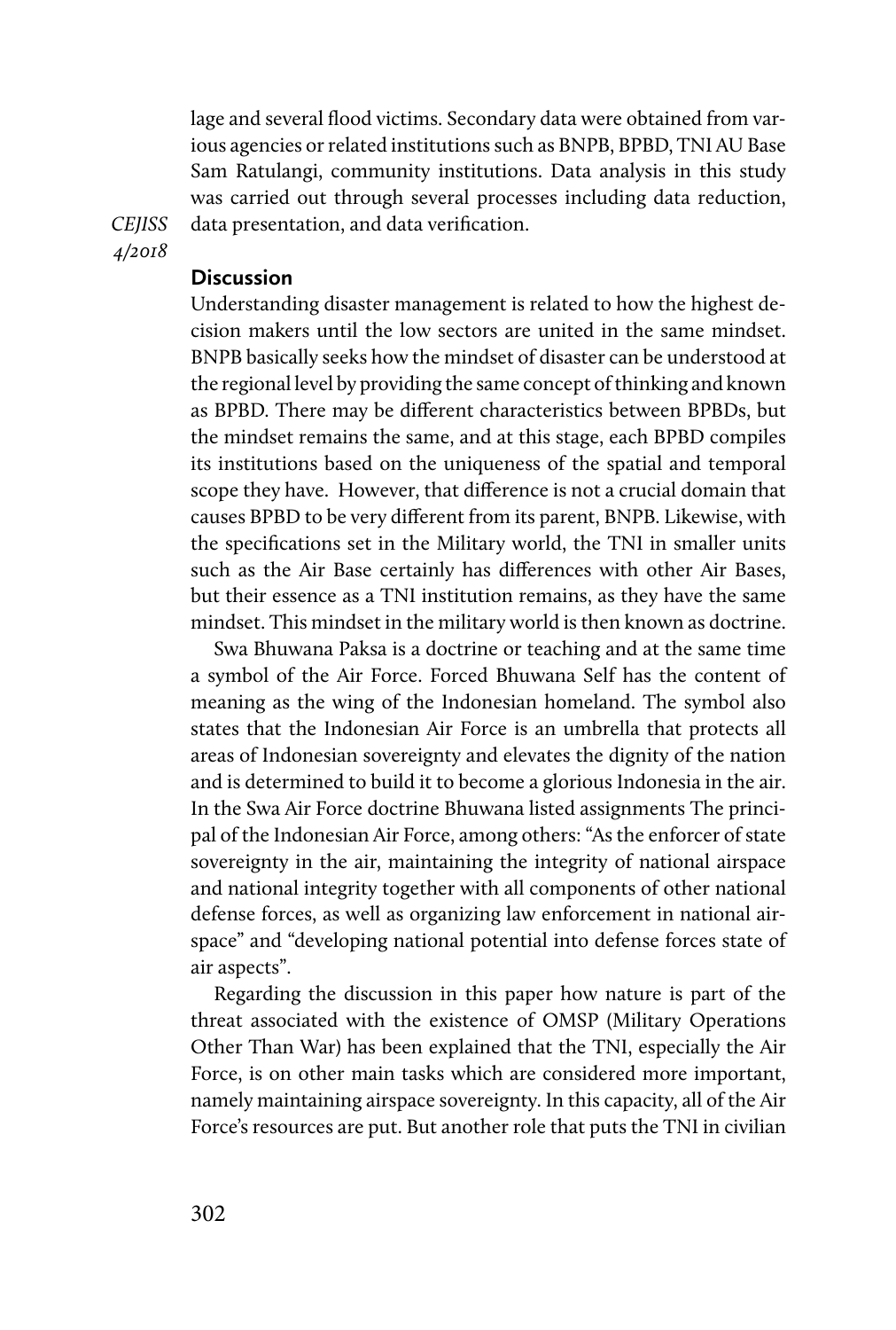assistance is a separate dilemma in which the TNI does not have specificity in the field. This is what seemed to be solved in the stages of the policy strategy so that the military can follow a person into the right mindset and the doctrine can be understood by all TNI, so it creates a good synergy. This is in line with another view of Paton et al  $16$  who explains that synergy is an attempt to divide a task by providing an opportunity for each party to complement one another so as to achieve the ultimate goal or the completion of a joint task.

*Erwin Dwi Koerniawan*

### *Division of Tasks as Synergy*

*Sharing* or division of tasks as an effort others to be able to provide each component of the task in producing or working on a command, it is a form of differentiation between various parties/sectors/institutions that are coordinated in achieving certain tasks to be able to maximally use their respective expertise. The division of tasks when carrying out disaster management between BPBD and TNI has been going well. However, the efforts of these specifications are limited to emergency response attempts, after which perny letter ataan flood emergencies in your tt wishful Governors established an emergency response system that is directly led by the governor at that time only its military and police to help evacuate flood victims. According to Kadiaops Sam Ratulangi Field, the TNI was always involved only during emergency response, and after the disaster was not much involved in pre-disaster activities, it was indeed related to the limited ability of TNI resources.

For this reason, a variety of special skills related to the involvement of various sectors are required; in this case, the TNI must be encouraged to take part in the overall disaster management efforts in the pre, current and post-disaster stages. Therefore, the urge for the TNI to have resources that are experts in the field of disaster is great hope for the creation of synergy between the Regional Government and the TNI. Furthermore, the TNI and BPBD must have clear rules for placing measurable cooperation positions; the rules of the game are derived from Law no. 24 of 2007 and BNPB Regulation no. 10 of 2008 and it is better in the form of *standard operating procedures* or technical instruction guidelines.

#### *Sector Stability*

*Flexibility/stability (error compensation)* or flexibility/stability (completing deficiencies) is described as a task distribution effort that not only expects mere balance but also requires complementarity so that errors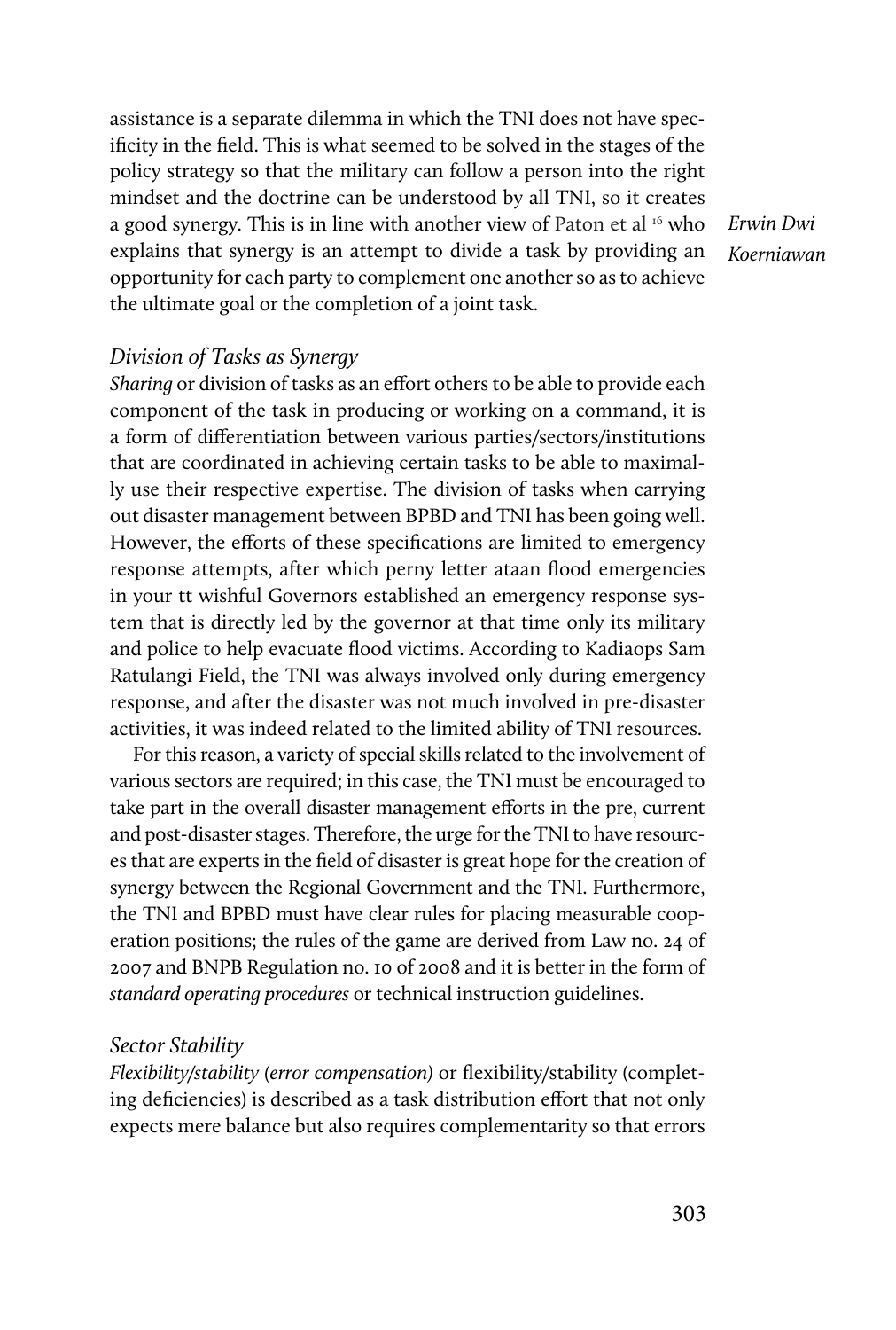faced by one or two sectors do not have a wide impact on system damage or failure to achieve the purpose. This pillar means that synergy requires rule flexibility of each sector and understanding of their respective roles and complements each other when needed.

*CEJISS 4/2018* 

In the efforts of flood disaster management BPBD and the TNI and other sectors have sought to complement each other and try to be flexible in disaster management. But basically, the role of more than BPBD has always been the main point of emphasis in this synergy effort. BPBD depends also on the main instructions of the higher authorities, namely the Regional Government (Governors and Mayor) so that the involvement of other sectors experiences long obstacles related to the long decision-making.

Efforts are needed to equalize perceptions and frameworks at the regional level which are attended by each element of the regional leadership. This is the main pressing point in efforts to implement development based on the needs of disaster management. Each sector places itself in accordance with a collective agreement so that both civilians and the military can automatically move in response and emergency needs. However, in the pre-disaster-based planning stage careful planning is also needed where each sector must be included in the planning, but of course internally each sector must be able to place itself in the capacity and capability to follow the rules of the game.

## *Dependence on Tasks*

The third pillar is *Task-dependence* or task dependency. The third pillar is intended to avoid the definition of abstract synergy so that the main focus of synergy is to achieve a specific goal or complete a particular task. It is on this third pillar that all achievements are attained into the process between each actor/ institution/ regardless the size of each role other than that the contribution of each actor/institution/sector/ institution must be well-distributed.

The common goal in disaster management efforts is clear to repeat the risks and impacts of natural disasters. This point is always the main key to the synergy between civilians and the military in disaster relief efforts. However, the pressing point of the problem is always associated with how effective the performance and synergy are. So from that, the answer is clear that synergy does not work effectively so that the achievement of the goals and the course of the task still seems abstract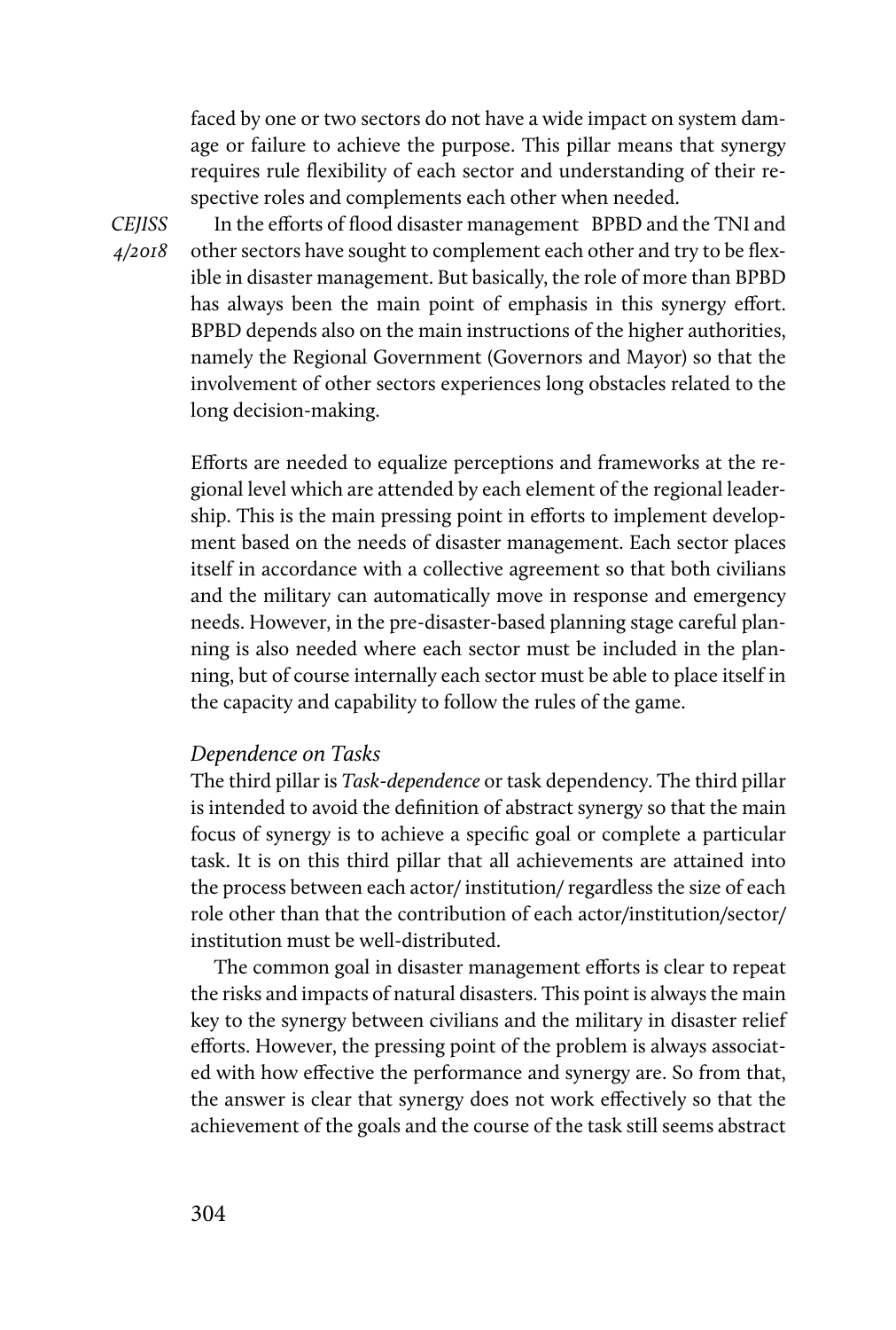and not well controlled. The task of each sector has not been placed on clear rules so that the impression of overlap is inevitable in the effort to mitigate floods and flash floods in the city of Manado.

As with the three pillars previously mentioned, it becomes increasingly clear that the basic needs in synergy between civil-military in the effort to mitigate floods in the city of Manado are (1) related to the improvement and capacity and capability of each sector; (2) equating perceptions and frameworks at the level of regional leadership elements; (3) preparation of SOPs / operational guidelines and / or technical guidelines; and (4) performance improvement based on evaluation of disaster management. These points are offered based on the assessment of the three main pillars of synergy carried out by civilians and the military in disaster management efforts in the city of Manado. But these problems need to be solved more complex by dissecting synergy between civilians and the military.

### *TNI as BKO (Operational Control Assistance)*

BKO is a mechanism involving the TNI in control of other institutions. BKO is intended that the core institutions of disaster management such as BPBD are still able to handle the situation of disaster management from the results of various evaluations obtained on the disaster *sector leading sector* institutions. BKO only assists when BPBD requires quality and quantity strengthening, and the use of troops that have certain specifications in the TNI, including using the equipment needed. However, the BPBD still has complete control over the TNI troops needed.

The use of the TNI in the main spectrum is advisable to carry out, where the TNI is still seen as an institution that does not fully implement a military approach, a situation where the TNI carries out civil duties in the framework of saving the nation's life from the threat of disaster. In other words, BPBD has full rights to activities in the field. The BKO is also needed at least upon the request of not only BNPB or BPBD but also local government authorities, such as governors or regents/mayors. In the TNI BKO, it is subject to civil playing rules.

### *TNI Take Over Duty*

The second spectrum emphasizes the establishment of the TNI as the *leading sector* in disaster management. This situation is possible when it is seen that BPBD and BNPB cannot do much more about the sit*Synergy of Sam Ratulangi Air Force Base and Regional Government*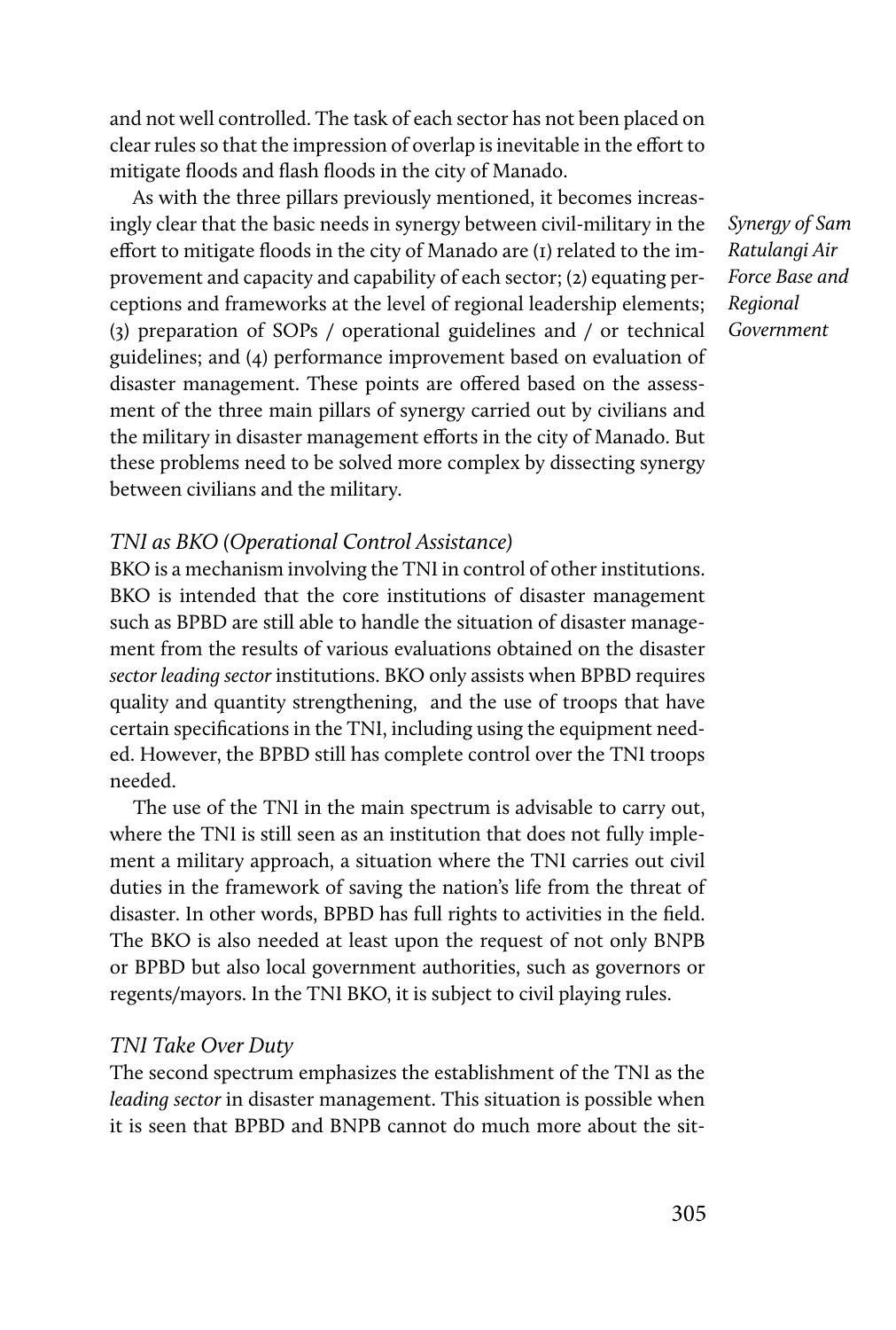uation of disaster management, especially in relation to emergency response activities. Natural disasters that occur have been in a position to threaten the country and the safety of all nations. To reach this spectrum, it is highly dependent on the political decision of the government to determine the level of threats from natural disasters and the determination of the handling situation that can only be done by the TNI. While this decision is still held by the government as civil authority, the TNI is legitimately put forward as a disaster management agency. Furthermore, the disaster threat spectrum can be increased to become a military emergency operation that puts forward the TNI.

#### *TNI as a Leading Disaster Management Sector*

Since the beginning, the military has been used as the holder of major control over disaster management efforts. This is normal in some countries such as Finland and Thailand since at the beginning the government has determined the most dangerous situation based on in-depth studies that cannot be held by BPBD or BNPB at all. This is deemed necessary when the threat spectrum does not allow civilians with their ability to reach and overcome the problem of the disaster, but the TNI with the available resources allows the disaster management to be carried out effectively. This political policy is certainly based on the decision of the decision makers but the movement of the TNI does not need to be based on sudden bureaucracy, but it has been automatically based on general policies that have been established long before the threat of disaster arises.

However, the TNI must have the right resource readiness in its task to take on the third spectrum. The capacity and capability of the TNI based on civil interests need to be developed far from its current capabilities, where instruments ranging from resources, technology, or derivative policies need to be re-formed by putting forward the TNI itself to carry out operations in the future.

#### **Conclusions and suggestions**

Based on the description above, it can be seen that the main differences in disaster management efforts between local governments and related to perceptions of flood mitigation, sector introspection regarding flood mitigation, the motivation for flood mitigation, disaster management implementation plans. The planning approach is highly dependent on the political interests of the regional government. Furthermore, based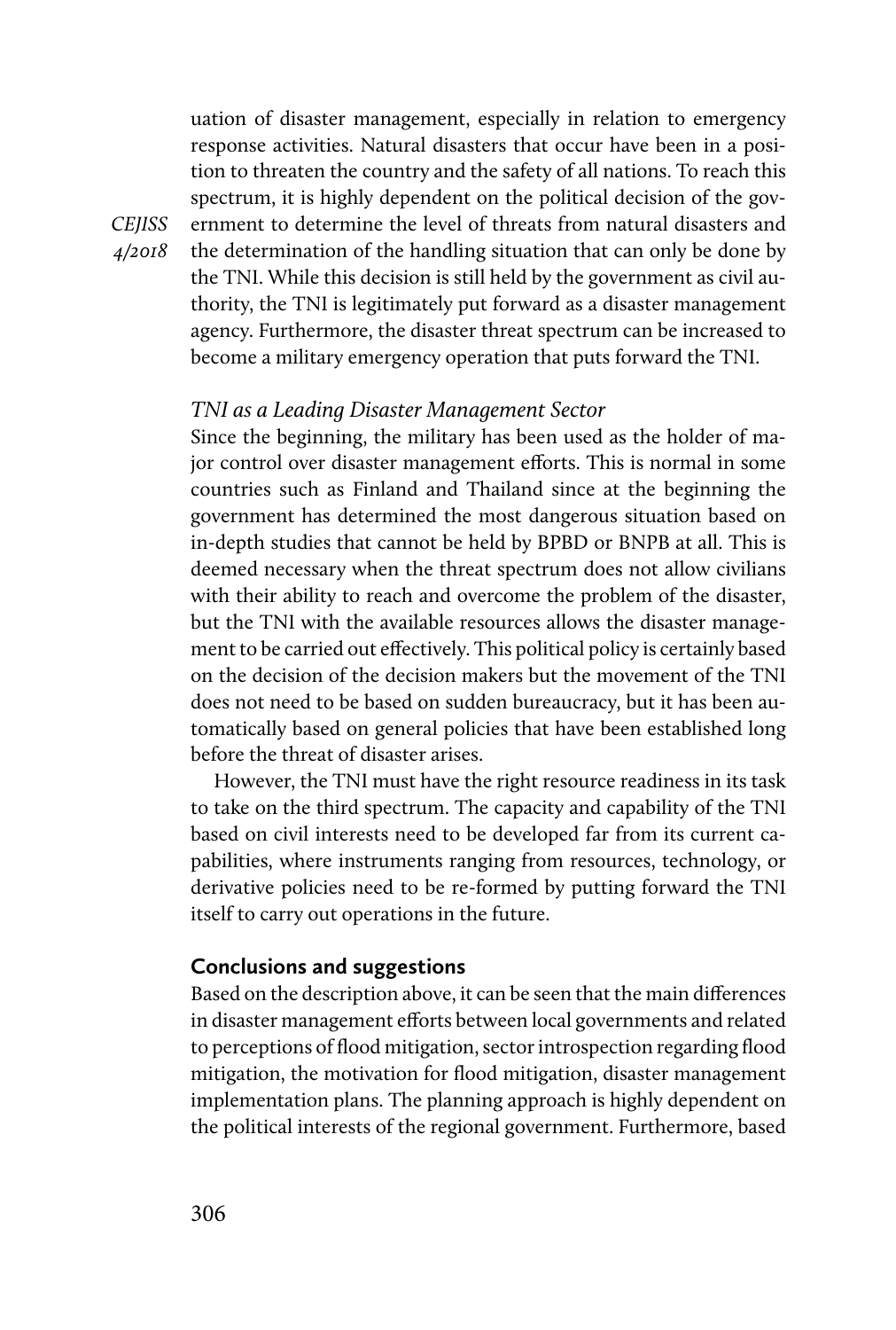on the analysis of the three pillars of synergy between civil-military in efforts to mitigate floods in the city of Manado, the problems identified are (1) related to the improvement and capacity and capability of each sector; (2) equating perceptions and frameworks at the level of regional leadership elements; (3) preparation of SOPs/ operational guidelines and/or technical guidelines; and (4) performance improvement based on evaluation of disaster management.

*Erwin Dwi Koerniawan*

For this reason, a joint and massive effort is needed that involves many parties to express their input on mitigation policies. In addition, a more in-depth study of the synergy and relationship of military civilians are needed to the emergence of an understanding of National Security.

#### **Notes**

- 1 Y. Sudamara et . al ., (2012), 'Optimization of Flood Disaster Management in the City of Manado With the AHP (Analytical Hierarchy Process) Method*,' Media Engineering Scientific Journal* 2(4), p. 232-237.
- 2 Benjamin JB Nanlohy, Rachmad Jayadi, and Istiarto (2008), 'Alternative Study of Tondano River Flood Control in Manado City,' *Journal Civil Engineering Forum* No. XVIII / I-January 2008 (756-767).
- 3 Torry Dundu (2014), 'Manado Floods What To Do And By Who,' *Civil Engineering Journal* 12(60), p. 38-45.
- 4 Syamsul Maarif (2008), *Journal of Disaster Management,* Jakarta: National Disaster Management Agency.
- 5 Kominfo (2014), 'Director General of IKP Kemkominfo: Manado Flash Flood Disables North Sulawesi Economy,' < https://kominfo.go.id/index.php/content/detail/3962/ n+IKP+Kemkominfo%3A+Banjir+Bandang+Manado+Lumpuhkan +Ekonomi+Sulut/0/berita\_satker> accessed on August 14 2018 at 1.30
- 6 J. Sopaheluwaken (2006), *Study of Community Preparedness in anticipating Disaster* , LIPI-UNESCO / ISDR.
- 7 UNISDR (2004), Living with Risk: A Global View of Disaster Reduction Initiatives, Geneva: UN International Strategy for Disaster Reduction.
- 8 Raditya Jati (2018), 'Introduction to Disaster Risk Assessment and Disaster Management Plans,' Presented in *the training on the preparation of disaster risk assessment*.
- 9 N. N. Harimikti, N. S. Herman, S. A. Asmai and A. Fahmi (2015), 'Shortest Path Analysis for Indoor Navigation for Disaster Management,' *International Journal of Technology and Engineering Studies* 1(2), p. 48-52.
- 10 M. A. Nasser (2017), 'Actors' synergy: The Necessary Collective Intelligence for Local Development,' *International Journal of Humanities, Arts and Social Sciences* 3(1), p. 9-12.
- 11 S. N. Lee, F. F. Cheng, C. W. Hooy and M. H. D. H. Yahya (2017), 'Volatility Contagion in Selected Six Asian Countries: Evidence from Country Debt Risk And Determinant Indicators,' *International Journal of Business and Administrative Studies 3*(2), 36-55.
- 12 Connie Rahankundi Bakrie (2007), *National Defense and Ideal TNI Posture,* Jakarta: Yayasan Obor Indonesia.